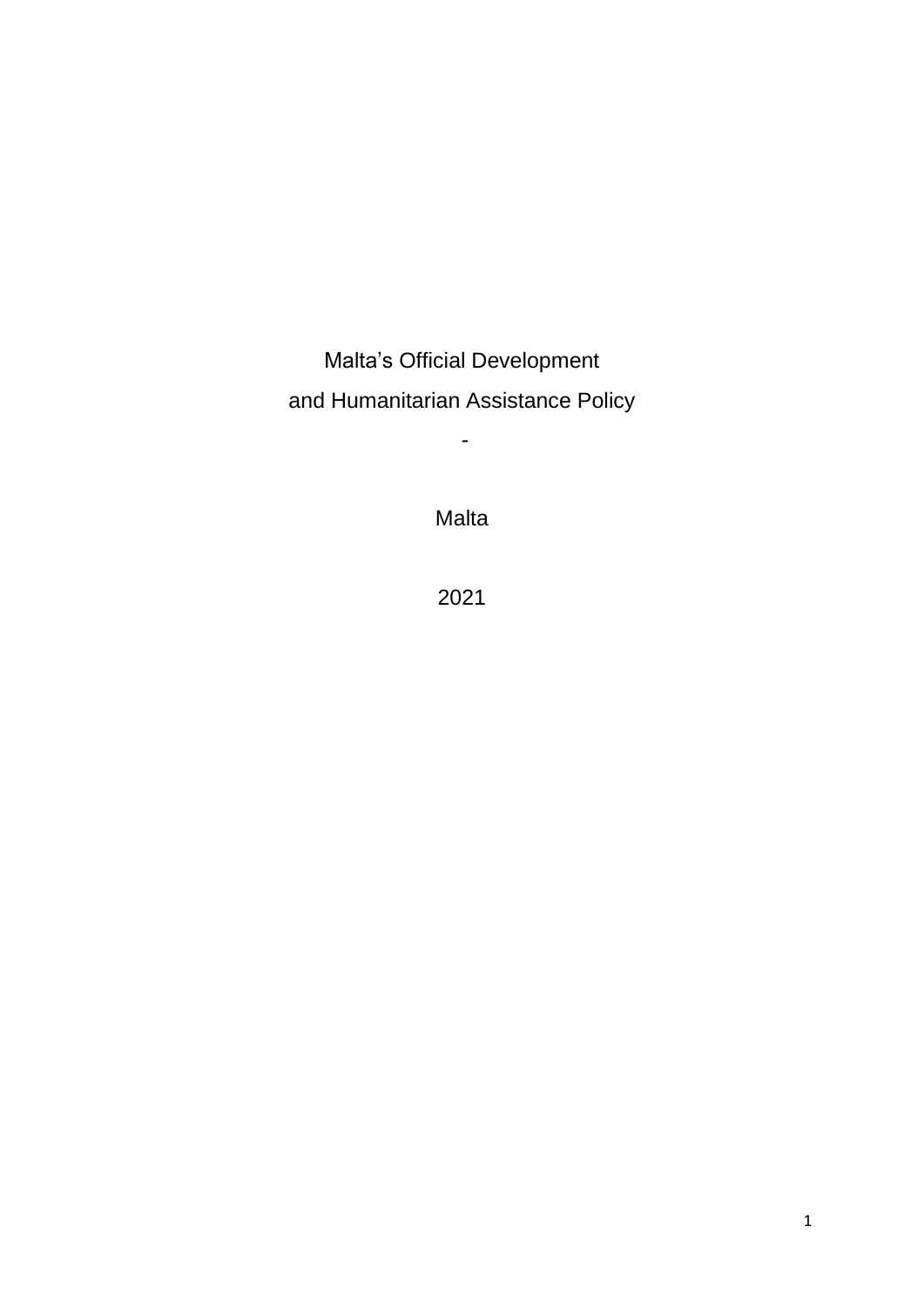### **1. Introduction**

The **2030 Agenda for Sustainable Development** was adopted by the international community in September 2015. It includes at its core 17 Sustainable Development Goals (SDGs) and 169 associated targets, which run to 2030. The SDGs build on the Millennium Development Goals (MDGs) and aim to go further to end all forms of poverty. By virtue of this Agenda, the international community set itself an ambitious new framework through which countries are expected to take ownership for the achievement of the SDGs, while working together on shared challenges. In response to the global trends and challenges identified in the 2030 Agenda for Sustainable Development, in 2017 the EU and its Member States jointly agreed to the adoption of the **European Consensus on Development**. The Consensus sets out the main principles which will guide the approach of the EU and the Member States to cooperate with developing countries, as well as a strategy for reaching the SDGs. In line with the global strategy on the EU's foreign and security policy, the Consensus will also help achieve the priorities of the EU's external policy. The overarching goal is the eradication of poverty, by promoting good governance, human and economic development and tackling universal issues, such as fighting hunger and preserving the world's natural resources.

The Consensus is intended to respond to the current global challenges which have a **demographic, economic, social and environmental impact**. Strengthening the resilience of states, societies and individuals is central to this approach. It seeks to bring about sustainable development and to accelerate transformation by placing an emphasis on cross-cutting elements of development policy such as gender equality, youth, investment and trade, sustainable energy and climate action, good governance, democracy, rule of law and human rights, and migration and mobility. **Better-tailored partnerships** are to be sought with a broader range of stakeholders, including civil society, and partner countries at all stages of development. They will further improve their implementation on the ground by working better together and taking into account their respective comparative advantages. In order to achieve more effective results and make a greater impact, the Consensus proposes a **tailored and differentiated approach** when working with partners to promote **joint programming and implementation**, with the **full involvement of civil society and other actors**. It provides the basis for the EU and its Member States to engage in more innovative forms of development financing, leveraging **private sector investments** and mobilising additional domestic resources for development. In so doing, the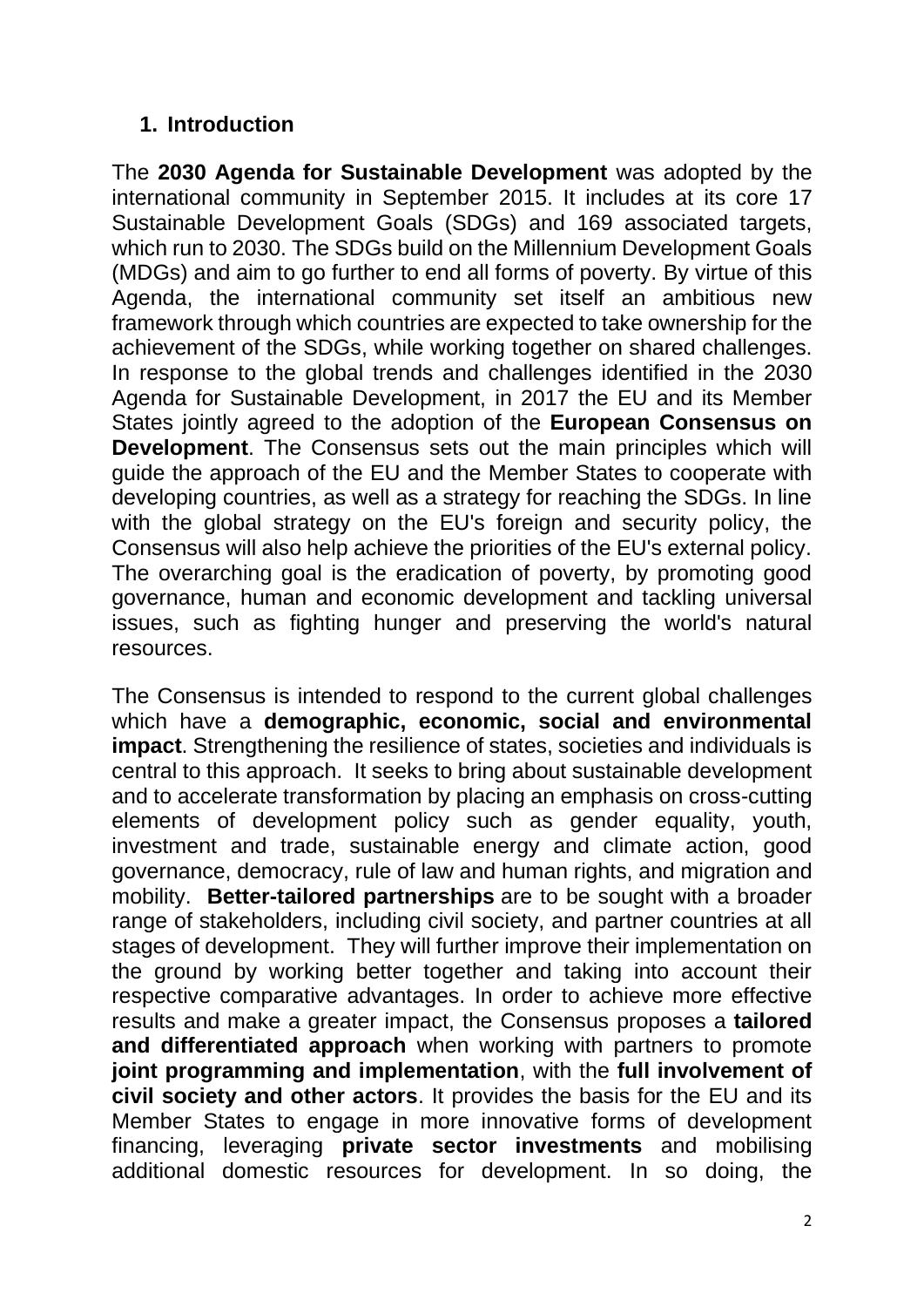Consensus likewise seeks to actively support the further implementation of the ambitious Joint Valletta Action Plan (JVAP) adopted at the November 2015 Valletta Summit on Migration.

This document is an update to Malta's **Implementation Plan** in response to the adoption of the European Consensus on Development, the 2030 Agenda for Sustainable Development and the Paris Agreement under the United Nations Framework Convention on Climate Change, and sets the lines for Malta's Official Development Policy (ODA) through to 2030. It has been formulated by the Ministry for Foreign and European Affairs in close consultation and partnership with relevant partners and stakeholders.

Malta's ODA Policy will continue to be implemented through partnerships and cooperation with national, international and regional organisations, the private sector, Non-Governmental and civil society organisations, and academia. These allow the Ministry to pool knowledge and experience with the aim to achieve greater transformative impact on the ground and in support of partner countries' priorities and their efforts to achieve the SDGs and climate action. Cooperation with the above continues to be of the utmost importance to operationalise Malta's Official Development Policy.

# **2. What is Official Development Assistance?**

Official Development Assistance is defined as government aid designed to promote the economic development and welfare of developing countries. Malta remains committed towards reaching the sustainable development targets of the 2030 Agenda, while at the same time endeavours to reach the furthest behind, to achieve equity and to leave no one behind.

# **3. Implementation Plan**

The Government of Malta's Official Development Assistance Implementation Plan will establish collaborative avenues with different stakeholders and national, regional and multilateral partnerships, to tackle global challenges in the national interest. In particular, as part of its overall policy of supporting and advocating for the human rights of all citizens,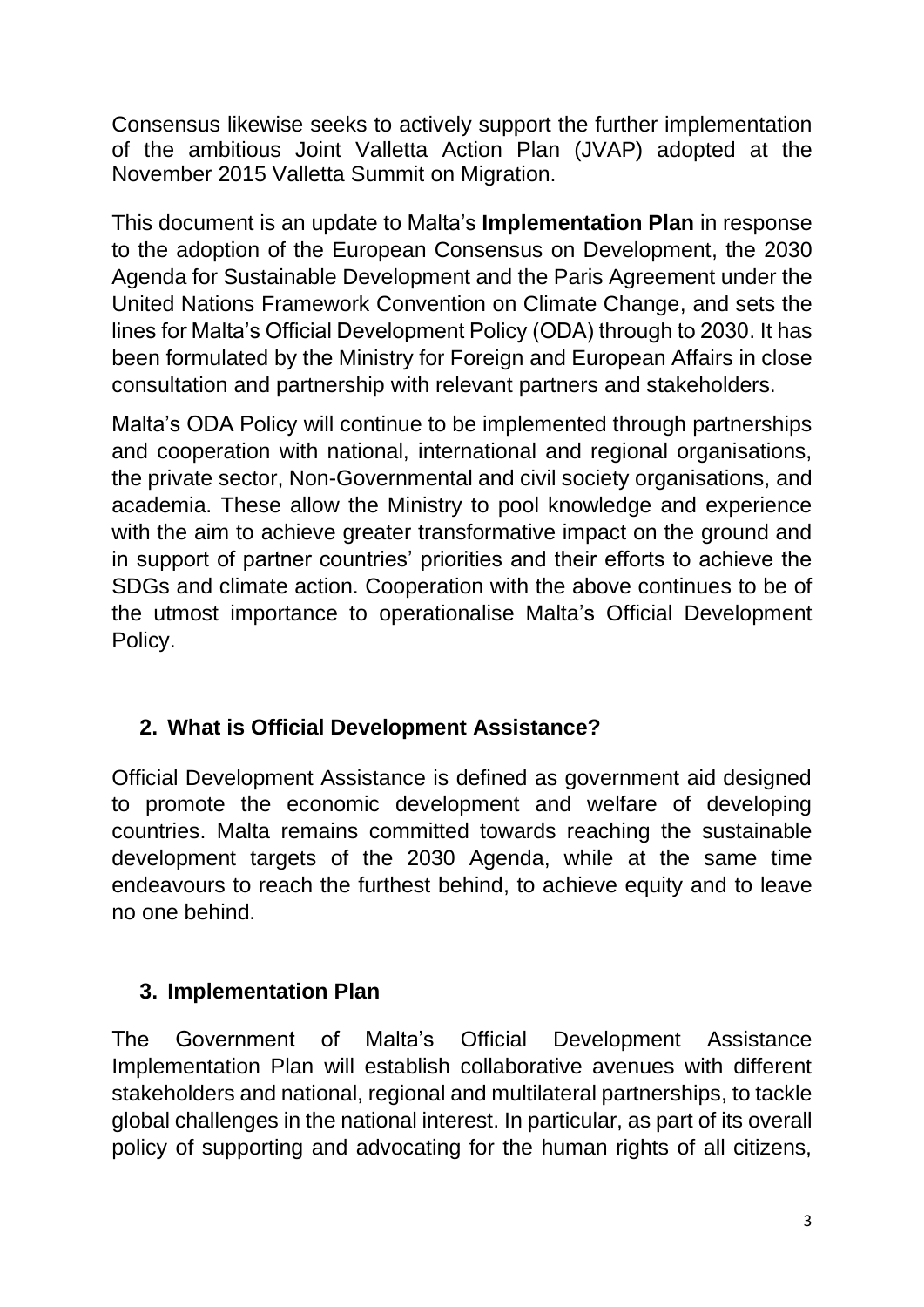both in Malta and abroad, the Government of Malta will devote resources towards the following goals:

- a. Reduction of poverty and social inequality;
- b. Equal rights for women and girls;
- c. Inclusive, equitable quality education and capacity building.

In line with the *Malta and Africa: A Strategy for Partnership 2020-2025<sup>1</sup> ,* Malta will continue to give priority to Africa, as a means of promoting stability and prosperity in Malta's and Europe's immediate neighbourhood and beyond, especially where Malta has diplomatic representation. , as a means of further maximising the effectiveness and impact of our Malta's capacity building and capacity partnership efforts and by virtue of the already existing channels for bilateral relations.

a. *Reducing poverty and social inequality* 

Human progress in recent decades has been uneven. Alongside remarkable advances there remain serious concerns and deprivation, persistent poverty and heightened inequalities.

Many people, still live in extreme poverty, struggling to fulfil the most basic needs like access to water, health and education, to name a few.

Even before the COVID-19 pandemic struck globally, baseline projections suggested that 6% of the global population would still be living in extreme poverty in 2030, missing the SDG target of ending poverty. The fallout from the pandemic threatens to [push over 70 million people](https://www.un.org/sustainabledevelopment/wp-content/uploads/2019/07/E_Infographic_01.pdf) into extreme poverty.

In this regard, Malta will continue encouraging and promoting stakeholder involvement to improve and support the most vulnerable in developing countries and people most at risk, in the spirit of solidarity, which is one of the main strategic objectives that Malta fairly upholds.

*b. Equal Rights for Women and Girls* 

The 2030 Agenda for Sustainable Development recognises *'no sustainable development without peace and no peace without sustainable* 

<sup>1</sup> [https://meae.gov.mt/en/Public\\_Consultations/MFTP/Documents/Africa%20Strategy%202020-2025.pdf](https://meae.gov.mt/en/Public_Consultations/MFTP/Documents/Africa%20Strategy%202020-2025.pdf)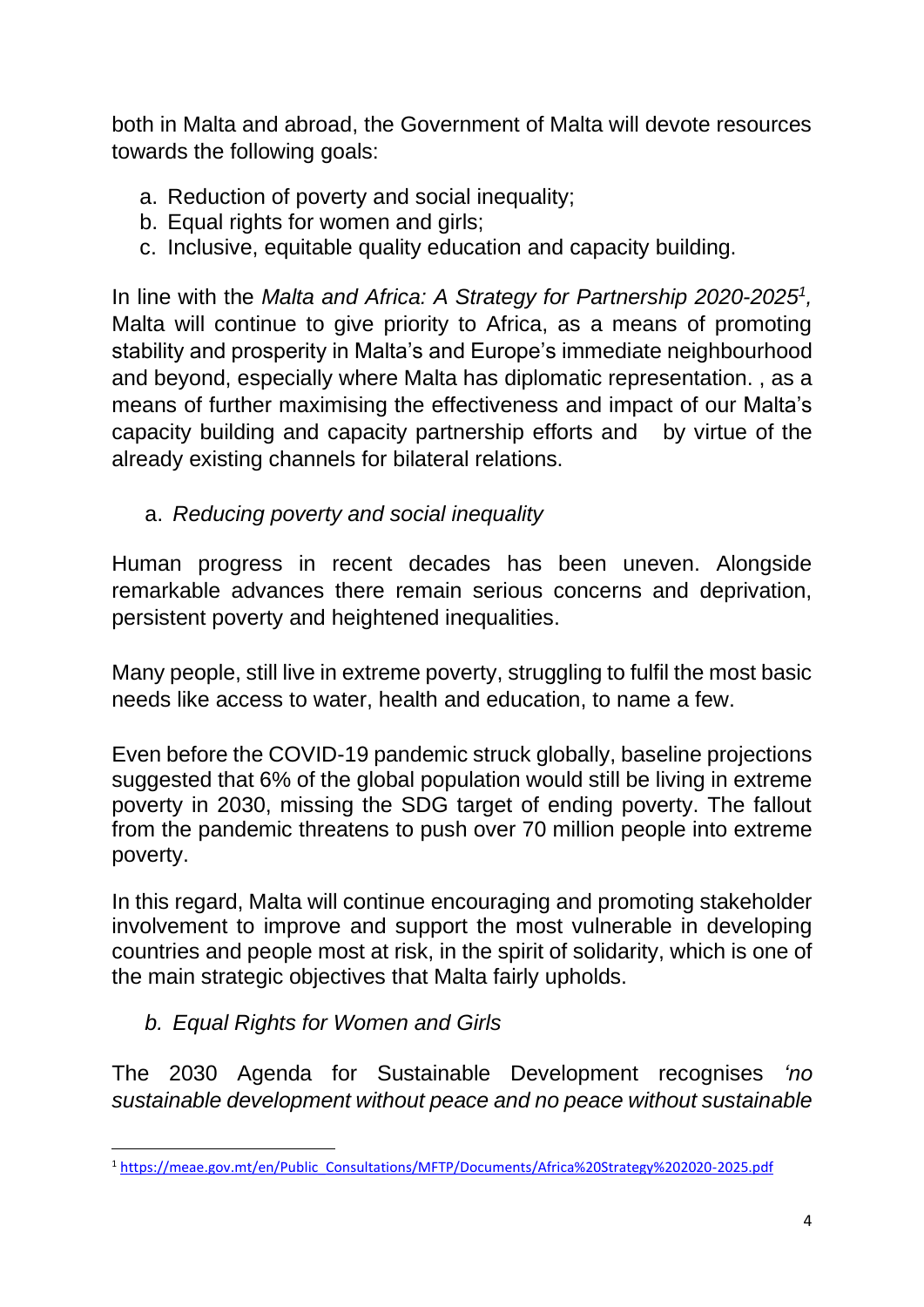*development'.* All 17 Sustainable Development Goals in the 2030 Agenda have global, national and local consequences. The two SDGs most relevant to the Women, Peace and Security agenda are Goals 5 and 16. The Women, Peace and Security agenda is recognised as a prerequisite for the fulfilment of the 2030 Agenda and as essential for transformative change towards security, human rights, and development. At the same time, the 2030 Agenda provides an important framework to refocus and strengthen Malta's approach to women, peace and security, clearly highlighting the network between gender equality, conflict and development and the need to link national and international focus on women, peace and security.

It is in this vein that Malta's National Action Plan for the Implementation of United Nations Security Council Resolution 1325 on Women, Peace and Security (2020-2024) is closely aligned with this Ministry's Development Policy, which includes equal rights for women and girls as one of its thematic priorities for the years ahead.

### *c. Inclusive, equitable quality education and capacity building.*

Fully cognisant of the prominent role of education towards sustainable development, the Government of Malta has for a number of years provided funds for scholarships to enhance the continued educational and professional development of eligible candidates and their communities, institutions and societies. Malta remains committed to continue providing such scholarships. The Ministry will continue promoting the positive impact of capacity building and to strengthening Malta's role in the granting of scholarships, while also offering capacity building opportunities to assist ODA eligible states in attaining the goals set out in the 2030 Agenda.

In this regard, this Ministry shall seek to maximise the synergies of its partner entities, namely the University of Malta, the Mediterranean Academy of Diplomatic Studies, the Commonwealth Centre for Connected Learning, the Commonwealth Small States Centre of Excellence, the International Small States Institute and DiploFoundation, as well as consider additional partner entities, with a view to avail itself of the expertise developed by each of these entities in training and capacity building, and to support its strategic policy objectives. Moreover, the Ministry shall endeavour to create partnerships for the effective